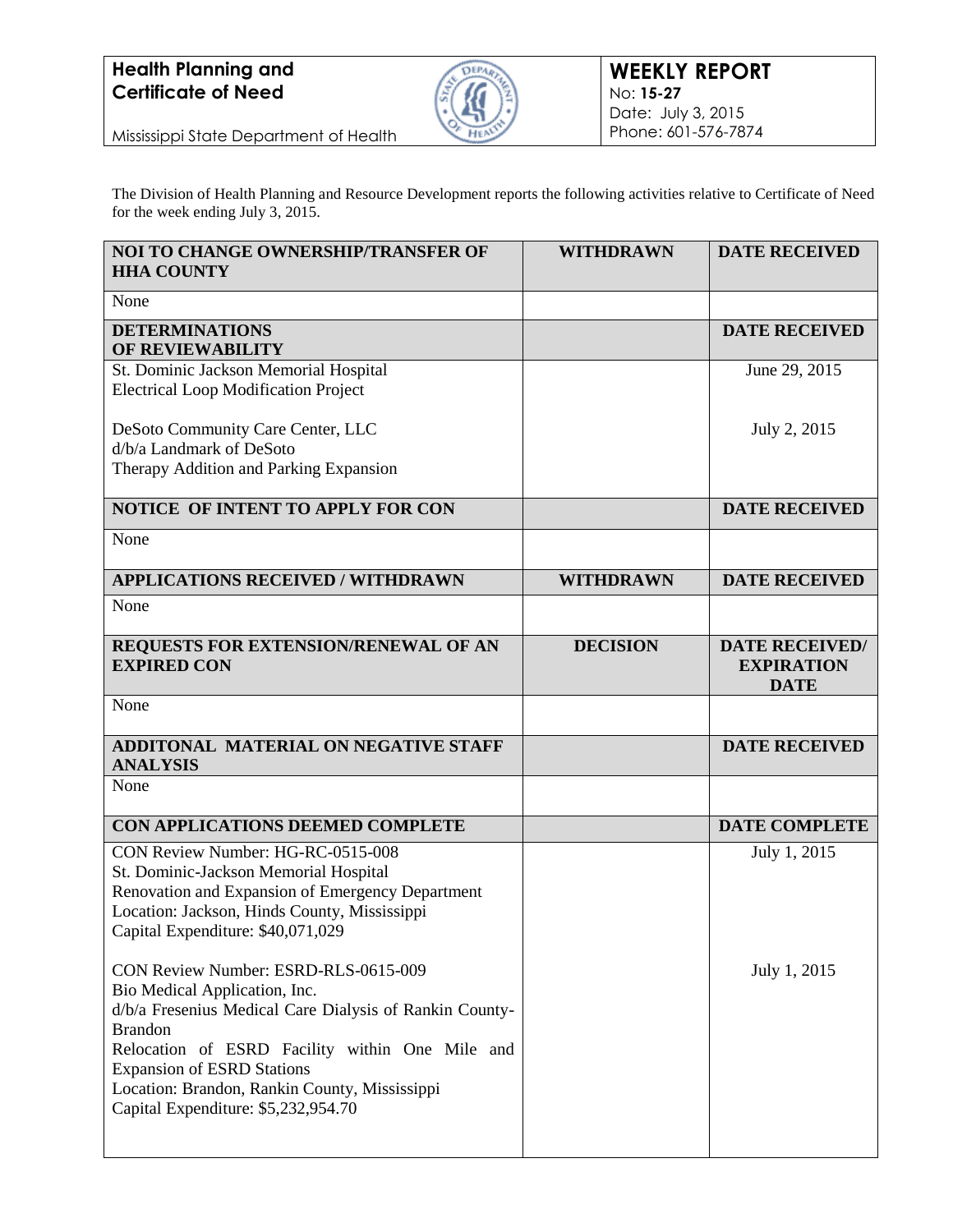

### **WEEKLY REPORT** No: **15-27** Date: July 3, 2015

Phone: 601-576-7874

| CON Review Number: ESRD-A-0615-010<br>Amendment to CON #R-0877 (CON Review Number:<br>ESRD-NIS-1213-016)<br>Bio-Medical Applications of Mississippi, Inc.<br>d/b/a Fresenius Medical Care - West Hinds County<br>Establishment of a Satellite ESRD Facility<br>Location: Clinton, Hinds County, Mississippi<br>Capital Expenditure: \$3,815,643<br>CON Review Number: C-NIS-0615-011<br>Hattiesburg Clinic, Professional Association<br>Offering of Diagnostic Imaging Services of an Invasive<br>Nature<br>Including Digital Subtraction Angiography (DSA)<br>Replacement of MRI Equipment<br>Location: Hattiesburg, Forrest County, Mississippi<br>Capital Expenditure: \$584,344 |                 | July 1, 2015<br>July 1, 2015     |
|-------------------------------------------------------------------------------------------------------------------------------------------------------------------------------------------------------------------------------------------------------------------------------------------------------------------------------------------------------------------------------------------------------------------------------------------------------------------------------------------------------------------------------------------------------------------------------------------------------------------------------------------------------------------------------------|-----------------|----------------------------------|
| CON Review Number: CR-BSCI-NIS-0615-012<br>NeuroTASS, LLC<br>Establishment of Comprehensive Residential<br>Rehabilitation Facility for Patients with Brain Injuries<br>(CR-BSCI)<br>Location: Clinton, Hinds County, Mississippi<br>Capital Expenditure: \$965,000                                                                                                                                                                                                                                                                                                                                                                                                                  |                 | July 1, 2015                     |
| CON Review Number: HG-R-0615-013<br>Singing River Health System<br>d/b/a Singing River Hospital<br><b>Exterior Hardening Window Replacement</b><br>Location: Pascagoula, Jackson County, Mississippi<br>Capital Expenditure: \$14,859,227                                                                                                                                                                                                                                                                                                                                                                                                                                           |                 | July 1, 2015                     |
| <b>FINAL ORDERS ISSUED</b>                                                                                                                                                                                                                                                                                                                                                                                                                                                                                                                                                                                                                                                          | <b>DECISION</b> | <b>EFFECTIVE DATE</b>            |
| None                                                                                                                                                                                                                                                                                                                                                                                                                                                                                                                                                                                                                                                                                |                 |                                  |
| <b>SIX-MONTH EXTENSION REQUESTS</b>                                                                                                                                                                                                                                                                                                                                                                                                                                                                                                                                                                                                                                                 | <b>DECISION</b> | <b>EXPIRATION</b><br><b>DATE</b> |
| None                                                                                                                                                                                                                                                                                                                                                                                                                                                                                                                                                                                                                                                                                |                 |                                  |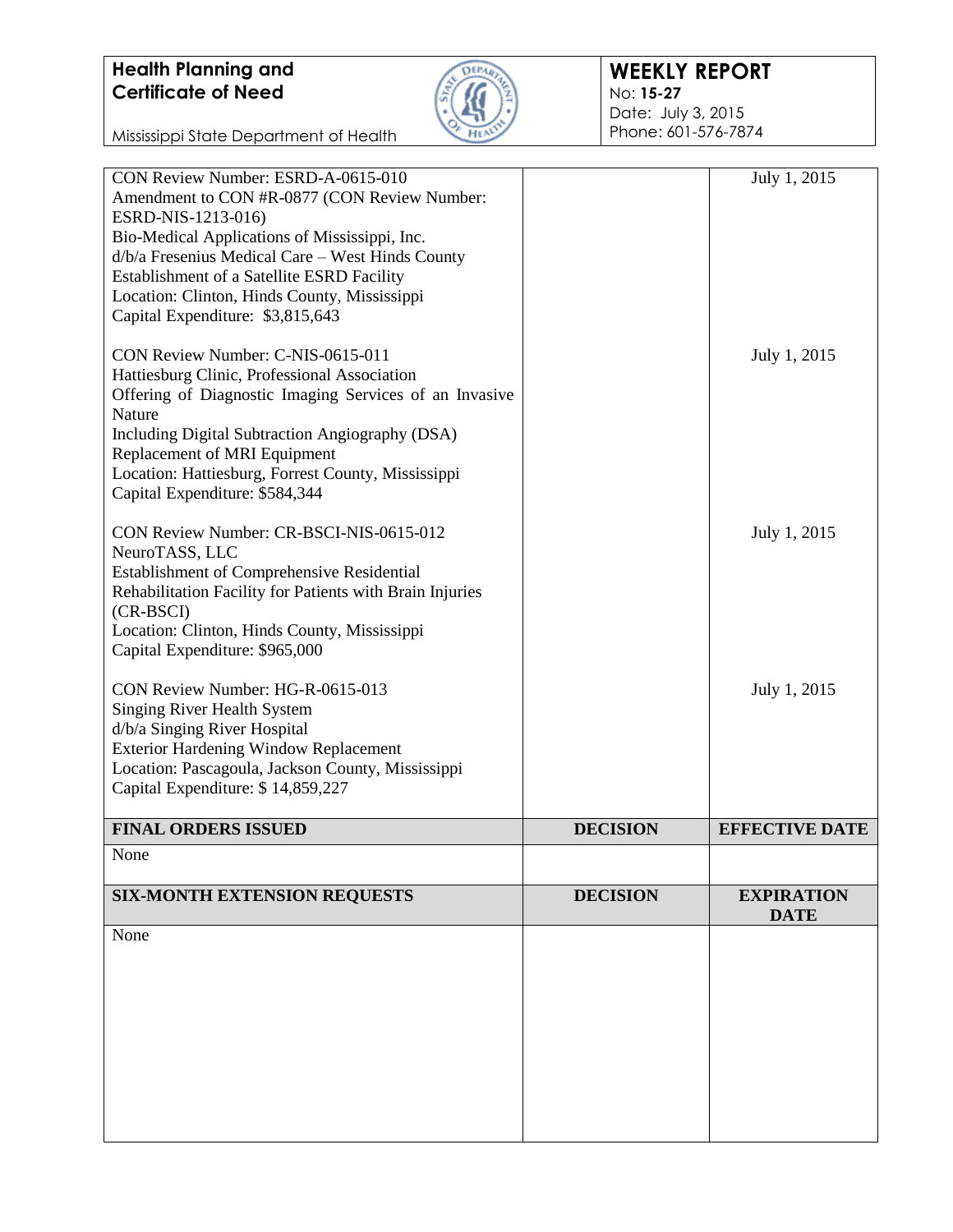

### **WEEKLY REPORT** No: **15-27** Date: July 3, 2015 Phone: 601-576-7874

| HEARINGS DURING THE COURSE OF REVIEW                                                        | <b>REQUESTED</b>   | <b>DATE</b><br><b>SCHEDULED</b> |
|---------------------------------------------------------------------------------------------|--------------------|---------------------------------|
| <b>CON Review Number: HG-NIS-1214-021</b><br>River Oaks, LLC d/b/a River Oaks Hospital      |                    |                                 |
| Establishment of a Diagnostic Catheterization and PCI                                       |                    |                                 |
| Services and Acquisition of Related Equipment                                               |                    |                                 |
| Capital Expenditure: \$900,000                                                              |                    |                                 |
| Location: Flowood, Rankin County, Mississippi                                               |                    |                                 |
| Requestor(s): St. Dominic-Jackson Memorial Hospital                                         | March 6, 2015      | July 27 – 31, 2015              |
| Mississippi Baptist Medical Center, Inc. d/b/a Mississippi<br><b>Baptist Medical Center</b> | March 11, 2015     |                                 |
| <b>CON Review Number: ASC-NIS-0614-008</b>                                                  |                    |                                 |
| <b>Madison Physician Surgery Center</b>                                                     |                    |                                 |
| Establishment of a Multi-Specialty Ambulatory Surgery<br>Center                             |                    |                                 |
| Capital Expenditure: \$1,869,414.00                                                         |                    |                                 |
| Location: Madison, Madison County, Mississippi                                              |                    |                                 |
| Requestor(s): Madison Physician Surgery Center                                              | September 10, 2014 | To Be Scheduled                 |
| CON Review: HG-RLS-1210-039                                                                 |                    |                                 |
| Patients' Choice Medical Center, Raleigh                                                    |                    |                                 |
| Lease/Relocation of 10 Chemical Dependency Beds &                                           |                    |                                 |
| Offering of Adult Chemical Dependency Services<br>Capital Expenditure: \$58,400             |                    |                                 |
| Requestor: Alliance Health Center, Meridian                                                 | March 16, 2011     | To Be Scheduled                 |
| CON Review: FSF-NIS-0610-025                                                                |                    |                                 |
| Gumtree Imaging, LLC Tupelo<br>Acquisition/Establishment and Offering of MRI Services       |                    |                                 |
| Capital Expenditure: \$1,090,000                                                            |                    |                                 |
|                                                                                             |                    |                                 |
| Requestor: The Imaging Center at Gloster Creek Village                                      | August 26, 2010    | To Be Scheduled                 |
|                                                                                             |                    |                                 |
| CON Review: ESRD-NIS-0908-031<br>Fresenius Medical Care-Calhoun City                        |                    |                                 |
| Establish/Const of a 6-Station ESRD Facility in                                             |                    |                                 |
| <b>Calhoun County</b>                                                                       |                    |                                 |
| Capital Expenditure: \$462,471                                                              |                    |                                 |
| Requestor: Fresenius Medical Care                                                           | March 9, 2010      | To Be Scheduled                 |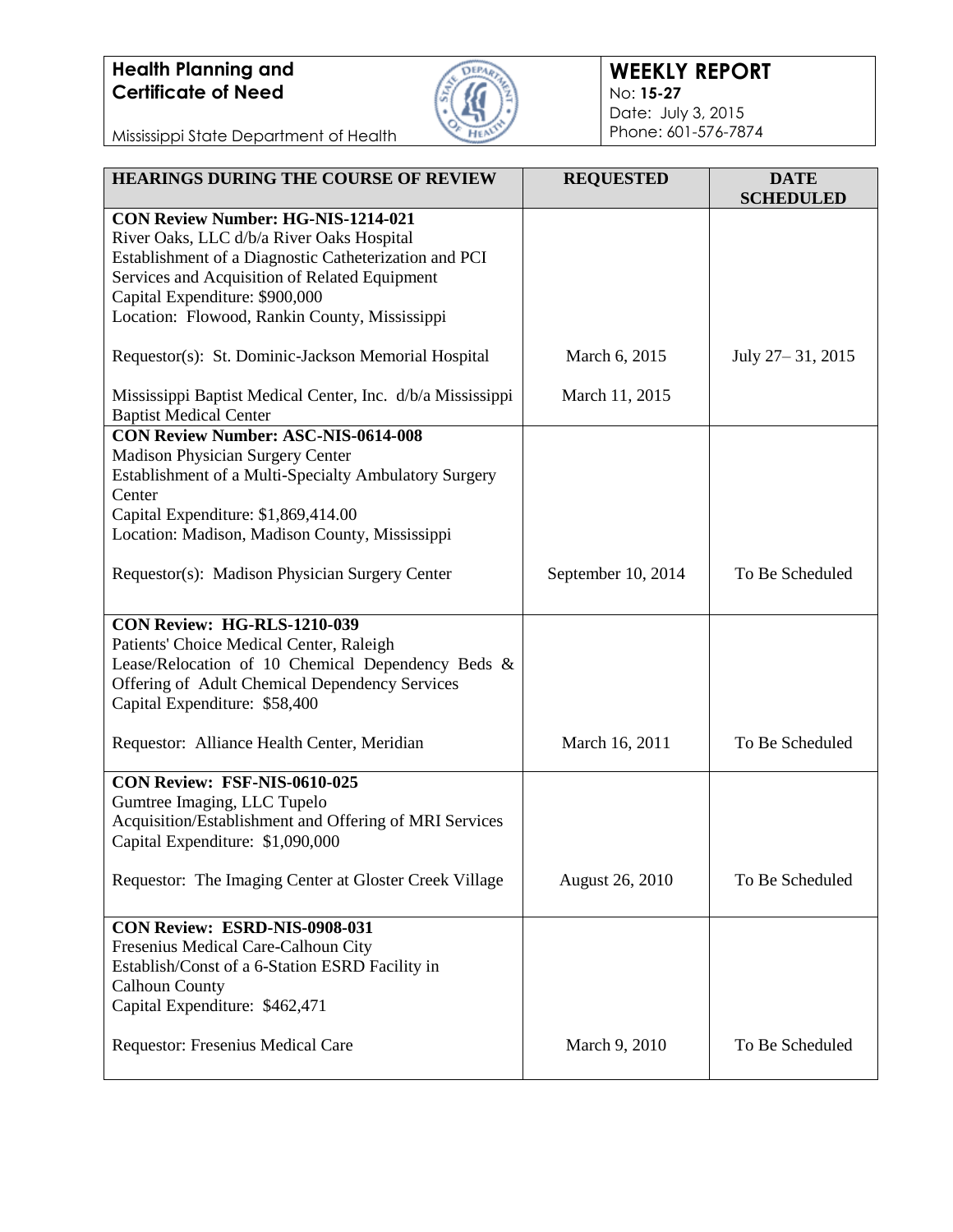

| CON Review: ESRD-NIS-0908-034                         |                  |                 |
|-------------------------------------------------------|------------------|-----------------|
| Fresenius Medical Care-West Point                     |                  |                 |
| Establish/Const of a 10-Station ESRD Facility in      |                  |                 |
| Clay County                                           |                  |                 |
| Capital Expenditure: \$380,000                        |                  |                 |
| Requestor: Fresenius Medical Care                     | March 9, 2010    | To Be Scheduled |
| CON Review: ESRD-NIS-0908:035                         |                  |                 |
| Fresenius Medical Care-Water Valley                   |                  |                 |
| Establish/Const. of a 6-Station ESRD facility in      |                  |                 |
| Yalobusha County                                      |                  |                 |
| Capital Expenditure: \$462,471                        |                  |                 |
| Requestor: Fresenius Medical Care                     | March 9, 2010    | To Be Scheduled |
| CON Review: FSF-NIS-0808-024                          |                  |                 |
| Advanced Medical Imaging of Greenville, LLC           |                  |                 |
| Provision of MRI Services in Washington County        |                  |                 |
| Capital Expenditure: \$0                              |                  |                 |
|                                                       |                  |                 |
| Requestor: Delta Regional Medical Center              | December 3, 2008 | To Be Scheduled |
| CON Review: FSF-NIS-0807-018                          |                  |                 |
| Desoto Imaging and Diagnostics, LLC                   |                  |                 |
| <b>Establishment of Mobile PET Services</b>           |                  |                 |
| Capital Expenditure: \$0                              |                  |                 |
| Requestor: Baptist Memorial Hospital - DeSoto         | December 3, 2007 | To Be Scheduled |
| CON Review: HG-NIS-1206-038                           |                  |                 |
| Laird Hospital, Inc.                                  |                  |                 |
| Offering of MRI Services at Rush Medical Clinic,      |                  |                 |
| Philadelphia                                          |                  |                 |
| Capital Expenditure: \$14,500                         |                  |                 |
| Requestors: Neshoba County General Hospital & InSight | May 2, 2007      | To Be Scheduled |
| <b>Health Corporation</b>                             |                  |                 |
| <b>CON Review: FSF-NIS-1006-031</b>                   |                  |                 |
| Starkville Orthopedic Clinic, Starkville              |                  |                 |
| Acquisition of MRI Equipment and Offering of Open     |                  |                 |
| <b>Orthopedic MRI Services</b>                        |                  |                 |
| Capital Expenditure: \$802,060                        |                  |                 |
| Requestor: Oktibbeha County Hospital                  | January 16, 2007 | To Be Scheduled |
| OTHER HEARINGS DURING THE COURSE OF                   | <b>REQUESTED</b> | <b>DATE</b>     |